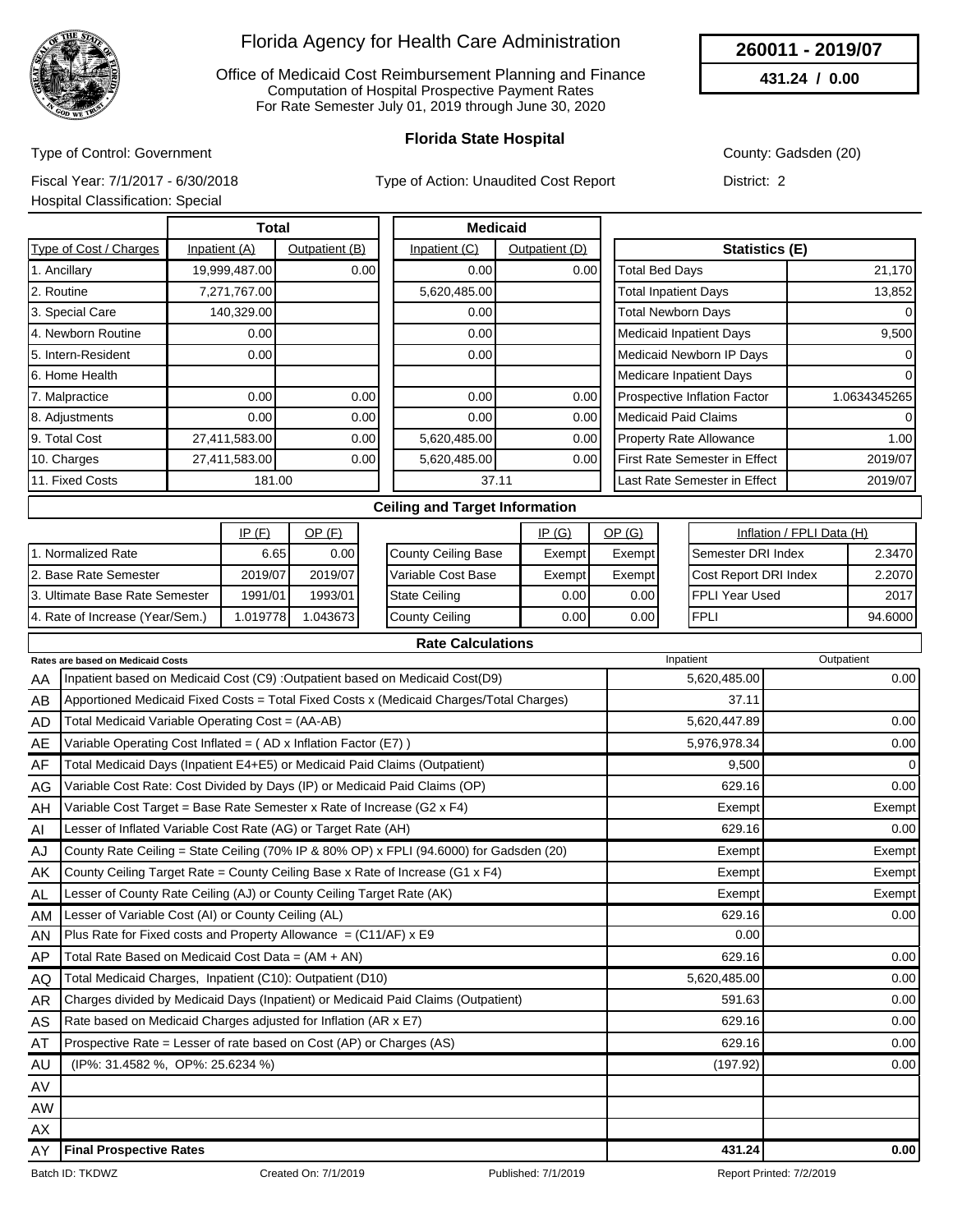

Office of Medicaid Cost Reimbursement Planning and Finance Computation of Hospital Prospective Payment Rates For Rate Semester July 01, 2019 through June 30, 2020

**260029 - 2019/07**

**272.22 / 0.00**

Type of Control: Government

**Northeast Florida State Hospital**

County: Baker (2)

District: 4

Fiscal Year: 7/1/2017 - 6/30/2018

Type of Action: Unaudited Cost

|  |  | t Report |  |
|--|--|----------|--|
|--|--|----------|--|

Hospital Classification: Special

|                        | Total         |                |               | <b>Medicaid</b> |                                |              |
|------------------------|---------------|----------------|---------------|-----------------|--------------------------------|--------------|
| Type of Cost / Charges | Inpatient (A) | Outpatient (B) | Inpatient (C) | Outpatient (D)  | <b>Statistics (E)</b>          |              |
| 1. Ancillary           | 2,278,409.00  | 265,285.00     | 0.00          | 0.00            | <b>Total Bed Days</b>          | 18,250       |
| 2. Routine             | 7,597,310.00  |                | 3,379,489.00  |                 | <b>Total Inpatient Days</b>    | 20,318       |
| 3. Special Care        | 0.00          |                | 0.00          |                 | <b>Total Newborn Days</b>      | $\Omega$     |
| 4. Newborn Routine     | 0.00          |                | 0.00          |                 | <b>Medicaid Inpatient Days</b> | 9,038        |
| 5. Intern-Resident     | 0.00          |                | 0.00          |                 | Medicaid Newborn IP Days       | 0            |
| 6. Home Health         |               |                |               |                 | <b>Medicare Inpatient Days</b> | 0            |
| 7. Malpractice         | 0.00          | 0.00           | 0.00          | 0.00            | Prospective Inflation Factor   | 1.0634345265 |
| 8. Adjustments         | 0.00          | 0.00           | 0.00          | 0.00            | <b>Medicaid Paid Claims</b>    | $\Omega$     |
| 9. Total Cost          | 9,875,719.00  | 265,285.00     | 3,379,489.00  | 0.00            | <b>Property Rate Allowance</b> | 1.00         |
| 10. Charges            | 10,141,004.00 | 0.00           | 3,379,489.00  | 0.00            | First Rate Semester in Effect  | 2019/07      |
| 11. Fixed Costs        | 205,332.00    |                |               | 68,426.88       | Last Rate Semester in Effect   | 2019/07      |
|                        |               |                |               |                 |                                |              |

#### **Ceiling and Target Information**

|                                 | IP(F)    | OP(F)    |                        | IP(G)             | OP (G) | Inflation / FPLI Data (H)    |         |
|---------------------------------|----------|----------|------------------------|-------------------|--------|------------------------------|---------|
| Normalized Rate                 | 4.03     | 0.00     | County Ceiling Base    | Exempt            | Exempt | <b>I</b> Semester DRI Index  | 2.3470  |
| 2. Base Rate Semester           | 2019/07  | 2019/07  | l Variable Cost Base   | Exempt            | Exempt | <b>Cost Report DRI Index</b> | 2.2070  |
| 3. Ultimate Base Rate Semester  | 1991/01  | 1993/01  | <b>I</b> State Ceiling | 0.001             | 0.00 l | IFPLI Year Used              | 2017    |
| 4. Rate of Increase (Year/Sem.) | 1.019778 | .0436731 | County Ceiling         | 0.00 <sub>l</sub> | 0.00   | <b>FPLI</b>                  | 96.7900 |

|           | <b>Rate Calculations</b>                                                                |              |             |
|-----------|-----------------------------------------------------------------------------------------|--------------|-------------|
|           | <b>Rates are based on Medicaid Costs</b>                                                | Inpatient    | Outpatient  |
| AA        | Inpatient based on Medicaid Cost (C9) : Outpatient based on Medicaid Cost(D9)           | 3,379,489.00 | 0.00        |
| AB        | Apportioned Medicaid Fixed Costs = Total Fixed Costs x (Medicaid Charges/Total Charges) | 68,426.88    |             |
| AD        | Total Medicaid Variable Operating Cost = (AA-AB)                                        | 3,311,062.12 | 0.00        |
| AE        | Variable Operating Cost Inflated = (AD x Inflation Factor (E7))                         | 3,521,097.78 | 0.00        |
| AF        | Total Medicaid Days (Inpatient E4+E5) or Medicaid Paid Claims (Outpatient)              | 9,038        | $\mathbf 0$ |
| AG        | Variable Cost Rate: Cost Divided by Days (IP) or Medicaid Paid Claims (OP)              | 389.59       | 0.00        |
| AH        | Variable Cost Target = Base Rate Semester x Rate of Increase (G2 x F4)                  | Exempt       | Exempt      |
| AI        | Lesser of Inflated Variable Cost Rate (AG) or Target Rate (AH)                          | 389.59       | 0.00        |
| AJ        | County Rate Ceiling = State Ceiling (70% IP & 80% OP) x FPLI (96.7900) for Baker (2)    | Exempt       | Exempt      |
| AK        | County Ceiling Target Rate = County Ceiling Base x Rate of Increase (G1 x F4)           | Exempt       | Exempt      |
| AL.       | Lesser of County Rate Ceiling (AJ) or County Ceiling Target Rate (AK)                   | Exempt       | Exempt      |
| AM        | Lesser of Variable Cost (AI) or County Ceiling (AL)                                     | 389.59       | 0.00        |
| AN        | Plus Rate for Fixed costs and Property Allowance = $(C11/AF)$ x E9                      | 7.57         |             |
| AP        | Total Rate Based on Medicaid Cost Data = (AM + AN)                                      | 397.16       | 0.00        |
| AQ        | Total Medicaid Charges, Inpatient (C10): Outpatient (D10)                               | 3,379,489.00 | 0.00        |
| <b>AR</b> | Charges divided by Medicaid Days (Inpatient) or Medicaid Paid Claims (Outpatient)       | 373.92       | 0.00        |
| AS        | Rate based on Medicaid Charges adjusted for Inflation (AR x E7)                         | 397.64       | 0.00        |
| AT        | Prospective Rate = Lesser of rate based on Cost (AP) or Charges (AS)                    | 397.16       | 0.00        |
| AU        | (IP%: 31.4582 %, OP%: 25.6234 %)                                                        | (124.94)     | 0.00        |
| AV        |                                                                                         |              |             |
| <b>AW</b> |                                                                                         |              |             |
| AX        |                                                                                         |              |             |
| AY        | <b>Final Prospective Rates</b>                                                          | 272.22       | 0.00        |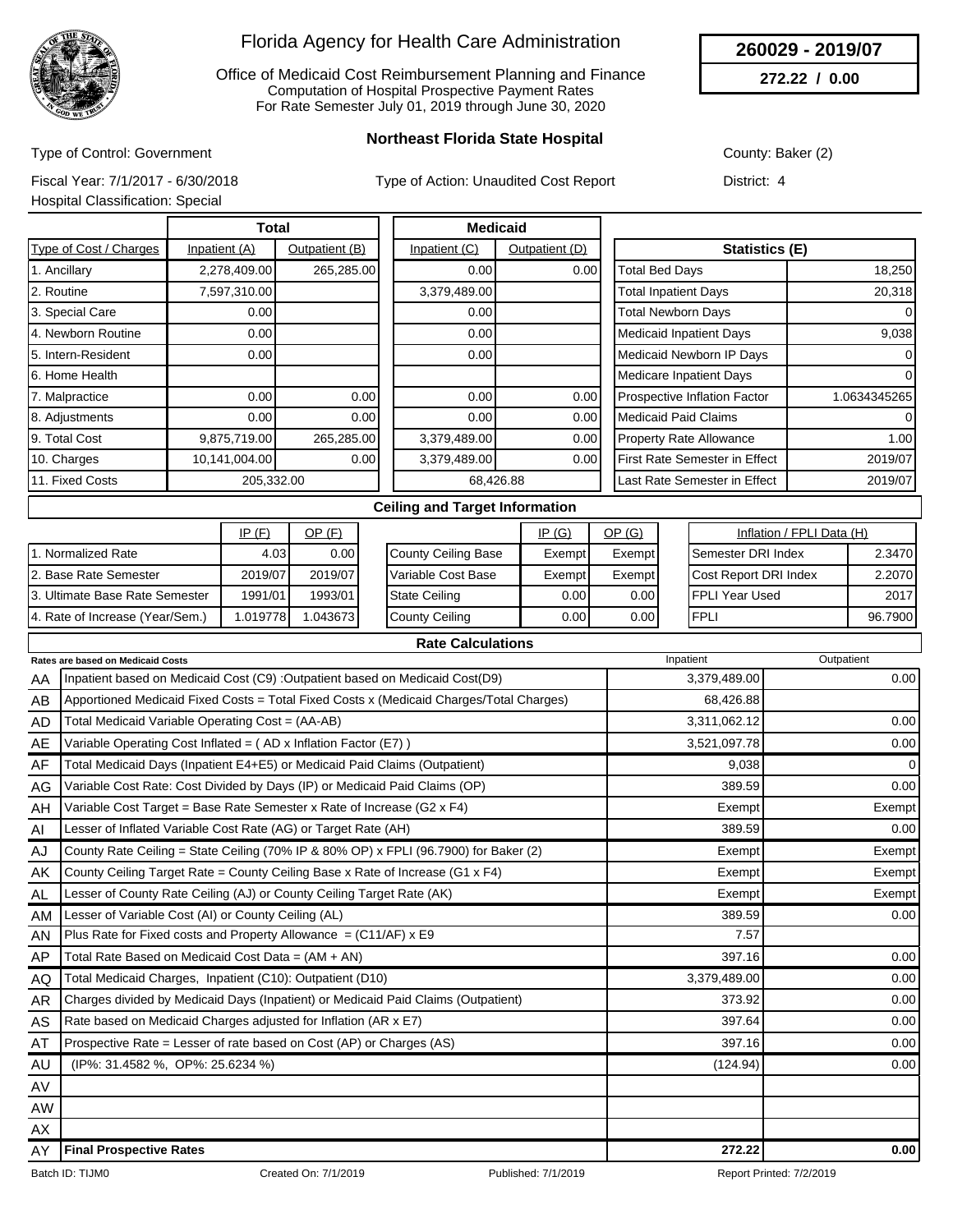

Office of Medicaid Cost Reimbursement Planning and Finance Computation of Hospital Prospective Payment Rates For Rate Semester July 01, 2019 through June 30, 2020

## **South Florida State Hospital**

County: Broward (6)

**260045 - 2019/07 191.75 / 0.00**

Type of Control: Government Fiscal Year: 7/1/2017 - 6/30/2018

Type of Action: Unaudited Cost Report

Hospital Classification: Special

District: 10

|                        | <b>Total</b>  |                |               | <b>Medicaid</b> |                                     |              |
|------------------------|---------------|----------------|---------------|-----------------|-------------------------------------|--------------|
| Type of Cost / Charges | Inpatient (A) | Outpatient (B) | Inpatient (C) | Outpatient (D)  | <b>Statistics (E)</b>               |              |
| 1. Ancillary           | 283,662.00    | 0.00           | 0.00          | 0.00            | <b>Total Bed Days</b>               | 18,250       |
| 2. Routine             | 4,718,302.00  |                | 969,949.00    |                 | <b>Total Inpatient Days</b>         | 17,882       |
| 3. Special Care        | 0.00          |                | 0.00          |                 | <b>Total Newborn Days</b>           | $\Omega$     |
| 4. Newborn Routine     | 0.00          |                | 0.00          |                 | <b>Medicaid Inpatient Days</b>      | 3,676        |
| 5. Intern-Resident     | 0.00          |                | 0.001         |                 | Medicaid Newborn IP Days            | 0            |
| 6. Home Health         |               |                |               |                 | Medicare Inpatient Days             | 0            |
| 7. Malpractice         | 0.00          | 0.00           | 0.00          | 0.00            | <b>Prospective Inflation Factor</b> | 1.0634345265 |
| 8. Adjustments         | 0.00          | 0.00           | 0.00          | 0.00            | <b>Medicaid Paid Claims</b>         | $\Omega$     |
| 9. Total Cost          | 5,001,964.00  | 0.00           | 969,949.00    | 0.00            | <b>Property Rate Allowance</b>      | 1.00         |
| 10. Charges            | 5,001,964.00  | 0.00           | 969,949.00    | 0.00            | First Rate Semester in Effect       | 2019/07      |
| 11. Fixed Costs        | 250,563.00    |                |               | 48,587.58       | Last Rate Semester in Effect        | 2019/07      |
|                        |               |                |               |                 |                                     |              |

#### **Ceiling and Target Information**

|                                 | IP(F)    | OP (F)            |                      | <u>IP (G)</u> | <u>OP (G)</u> | Inflation / FPLI Data (H)    |          |
|---------------------------------|----------|-------------------|----------------------|---------------|---------------|------------------------------|----------|
| . Normalized Rate               | 2.61     | 0.00 <sub>l</sub> | County Ceiling Base  | Exempt        | Exempt        | <b>I</b> Semester DRI Index  | 2.3470   |
| 12. Base Rate Semester          | 2019/07  | 2019/07           | l Variable Cost Base | Exempt        | Exempt        | <b>Cost Report DRI Index</b> | 2.2070   |
| 13. Ultimate Base Rate Semester | 1991/01  | 1993/01           | <b>State Ceiling</b> | 0.001         | 0.00          | IFPLI Year Used              | 2017     |
| 4. Rate of Increase (Year/Sem.) | .0197781 | .0436731          | County Ceiling       | 0.001         | 0.00          | <b>FPLI</b>                  | 102.2700 |

|           | <b>Rate Calculations</b>                                                                |            |             |
|-----------|-----------------------------------------------------------------------------------------|------------|-------------|
|           | Rates are based on Medicaid Costs                                                       | Inpatient  | Outpatient  |
| AA        | Inpatient based on Medicaid Cost (C9) : Outpatient based on Medicaid Cost(D9)           | 969,949.00 | 0.00        |
| AB        | Apportioned Medicaid Fixed Costs = Total Fixed Costs x (Medicaid Charges/Total Charges) | 48,587.58  |             |
| AD        | Total Medicaid Variable Operating Cost = (AA-AB)                                        | 921,361.42 | 0.00        |
| AE        | Variable Operating Cost Inflated = $(AD x)$ Inflation Factor (E7) )                     | 979,807.54 | 0.00        |
| AF        | Total Medicaid Days (Inpatient E4+E5) or Medicaid Paid Claims (Outpatient)              | 3,676      | $\mathbf 0$ |
| AG        | Variable Cost Rate: Cost Divided by Days (IP) or Medicaid Paid Claims (OP)              | 266.54     | 0.00        |
| AH        | Variable Cost Target = Base Rate Semester x Rate of Increase (G2 x F4)                  | Exempt     | Exempt      |
| AI        | Lesser of Inflated Variable Cost Rate (AG) or Target Rate (AH)                          | 266.54     | 0.00        |
| AJ        | County Rate Ceiling = State Ceiling (70% IP & 80% OP) x FPLI (102.2700) for Broward (6) | Exempt     | Exempt      |
| AK        | County Ceiling Target Rate = County Ceiling Base x Rate of Increase (G1 x F4)           | Exempt     | Exempt      |
| AL.       | Lesser of County Rate Ceiling (AJ) or County Ceiling Target Rate (AK)                   | Exempt     | Exempt      |
| <b>AM</b> | Lesser of Variable Cost (AI) or County Ceiling (AL)                                     | 266.54     | 0.00        |
| AN        | Plus Rate for Fixed costs and Property Allowance = $(C11/AF)$ x E9                      | 13.22      |             |
| AP        | Total Rate Based on Medicaid Cost Data = $(AM + AN)$                                    | 279.76     | 0.00        |
| AQ        | Total Medicaid Charges, Inpatient (C10): Outpatient (D10)                               | 969,949.00 | 0.00        |
| AR        | Charges divided by Medicaid Days (Inpatient) or Medicaid Paid Claims (Outpatient)       | 263.86     | 0.00        |
| AS        | Rate based on Medicaid Charges adjusted for Inflation (AR x E7)                         | 280.60     | 0.00        |
| AT        | Prospective Rate = Lesser of rate based on Cost (AP) or Charges (AS)                    | 279.76     | 0.00        |
| AU        | (IP%: 31.4582 %, OP%: 25.6234 %)                                                        | (88.01)    | 0.00        |
| AV        |                                                                                         |            |             |
| <b>AW</b> |                                                                                         |            |             |
| AX        |                                                                                         |            |             |
| AY        | <b>Final Prospective Rates</b>                                                          | 191.75     | 0.00        |

Batch ID: 1DMOJ Created On: 7/1/2019 Published: 7/1/2019 Published: 7/1/2019 Report Printed: 7/2/2019